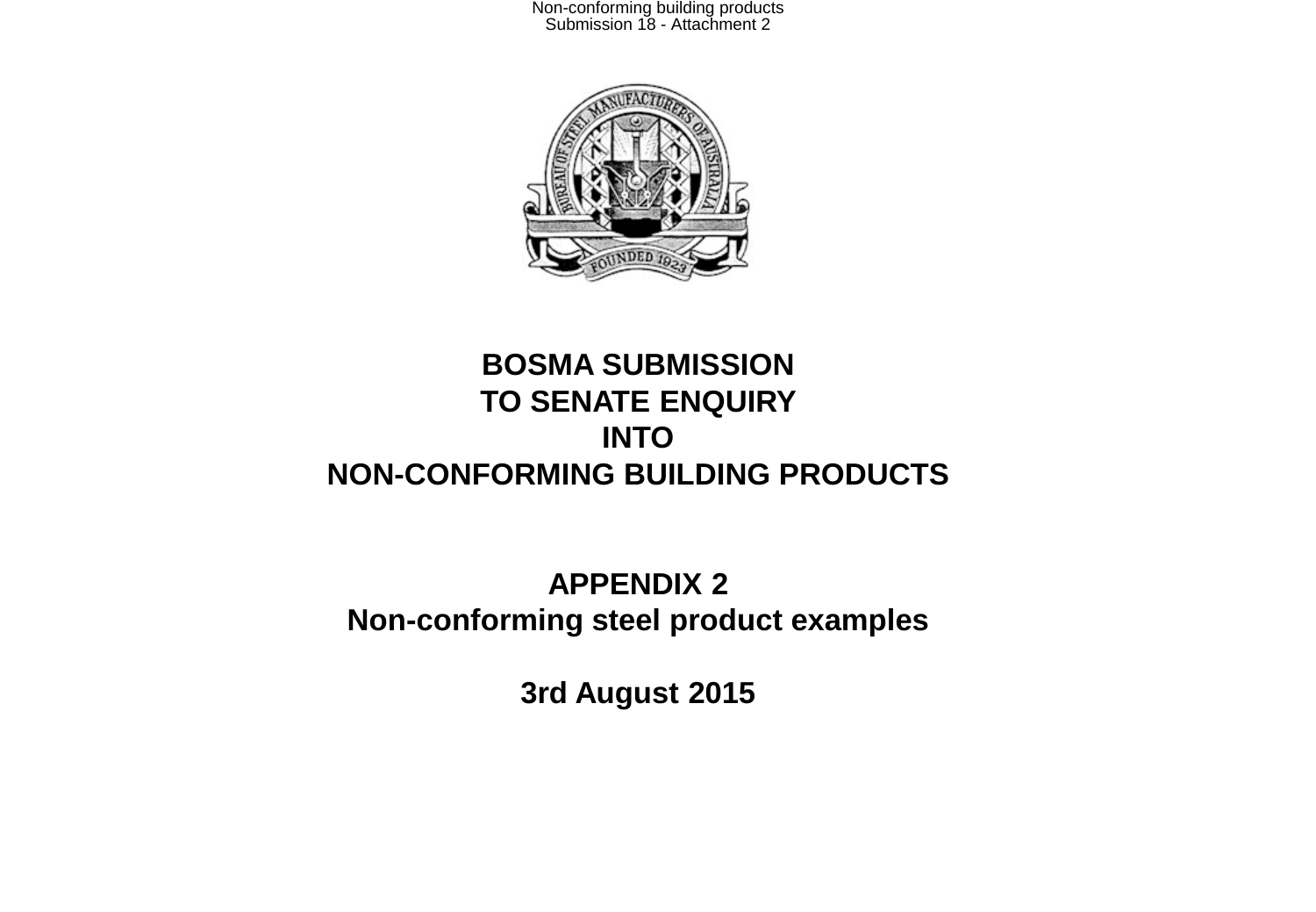# **Compliance**

### **Engineering News-Record (ENR) Article, 2010;**

Counterfeit Construction Products, imported into U.S.A;

| <b>TOP 10 COUNTERFEIT</b><br><b>CONSTRUCTION GOODS</b> |                          |  |  |
|--------------------------------------------------------|--------------------------|--|--|
| 1                                                      | Steel                    |  |  |
| 2                                                      | Fasteners                |  |  |
| 3                                                      | Valves                   |  |  |
| 4                                                      | Pipe                     |  |  |
| 5                                                      | Circuit Breakers         |  |  |
| 6                                                      | Rotating Equipment Parts |  |  |
| 7                                                      | Electric Equipment       |  |  |
| 8                                                      | Pipe Fittings            |  |  |
| 9                                                      | Pressure Vessels         |  |  |
| 10                                                     | Cement                   |  |  |
| SOURCE: CONSTRUCTION INDUSTRY INSTITUTE                |                          |  |  |

**✓** Source: www.enr.construction.com



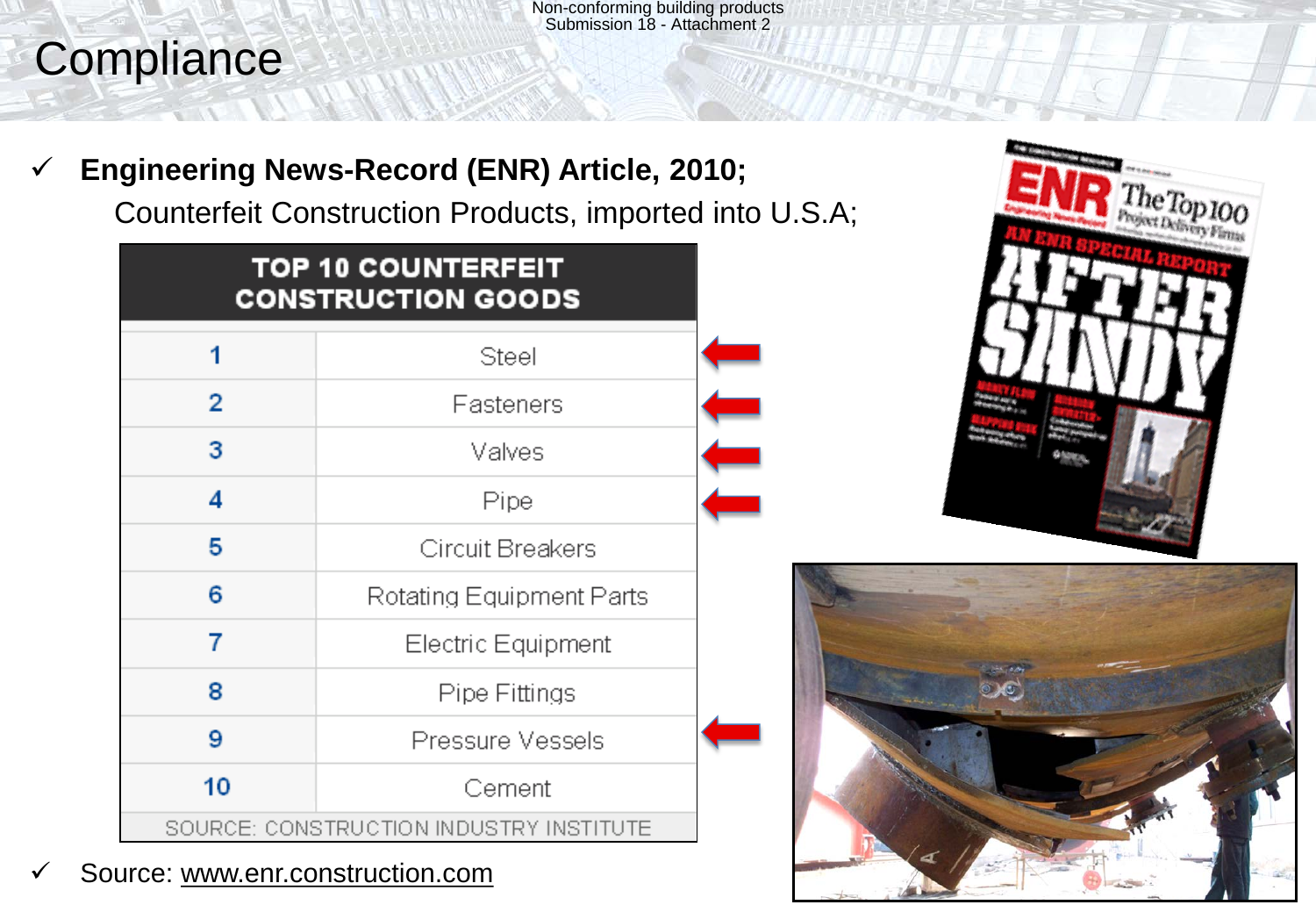# **Compliance**

### **Worley Parsons: David Steele, Group Managing Director – Delivery (Malaysia)**

*"…The quality of the products produced for our industry has come under scrutiny recently due to the high incidence of low quality manufacturers and the rising occurrence of counterfeit (fraudulent) goods in the market place. Industry statistics have estimated that 14% to 22% of all specified materials used in metals based construction projects have been misidentified, mislabelled or misused…"* 

 *(Source: email, dated 18th January 2013)*

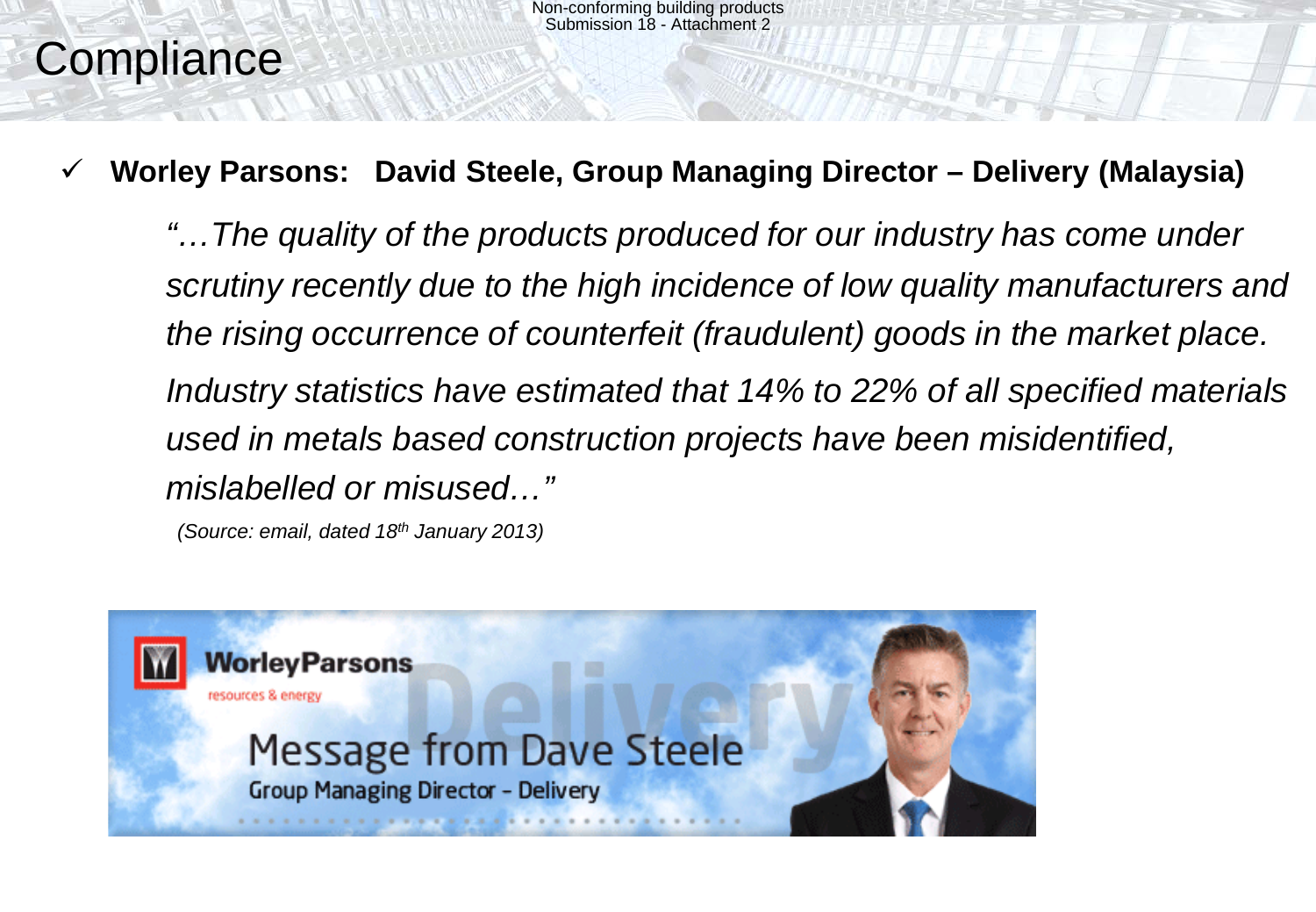What are the Risks of Non Compliant Product? Non-conforming building products Submission 18 - Attachment 2

- **▶ Imported Steel in Warehouse Columns** 
	- Web-flange junction has cracked through during construction





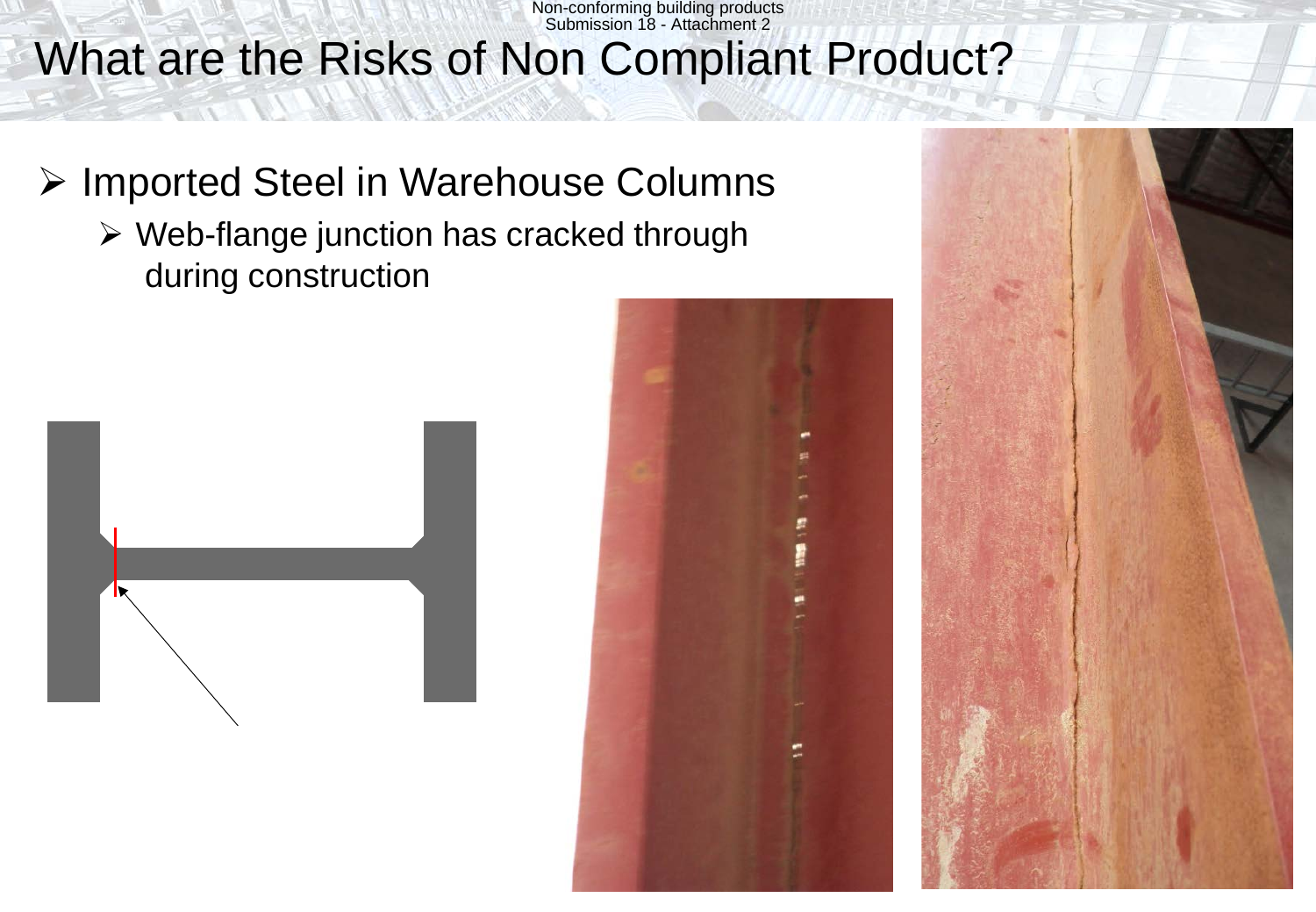# What are the Risks of Non Compliant Product?

▶ Pressure Vessel for Hydro-Electricity Industry

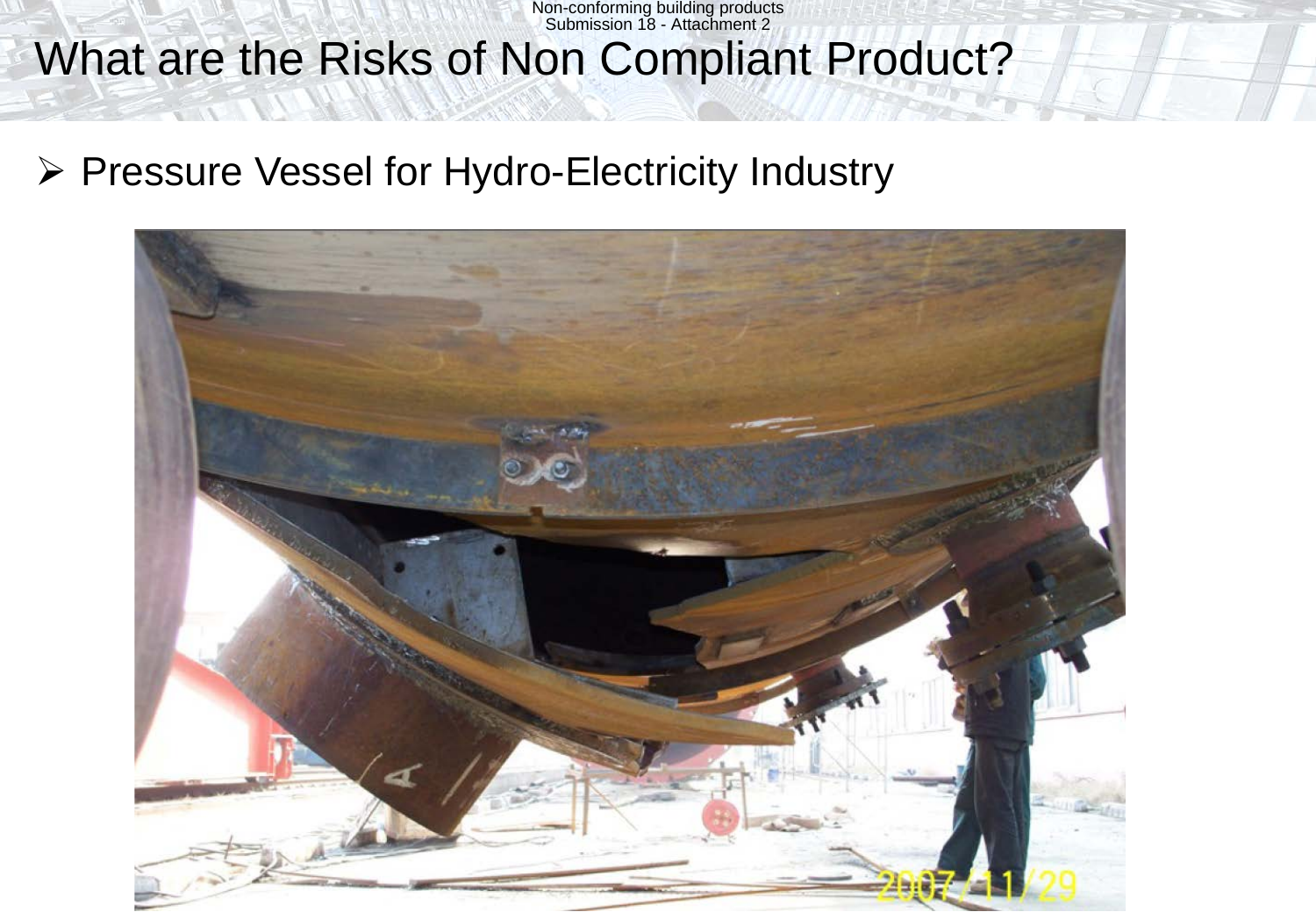## Compliant Test Certificate

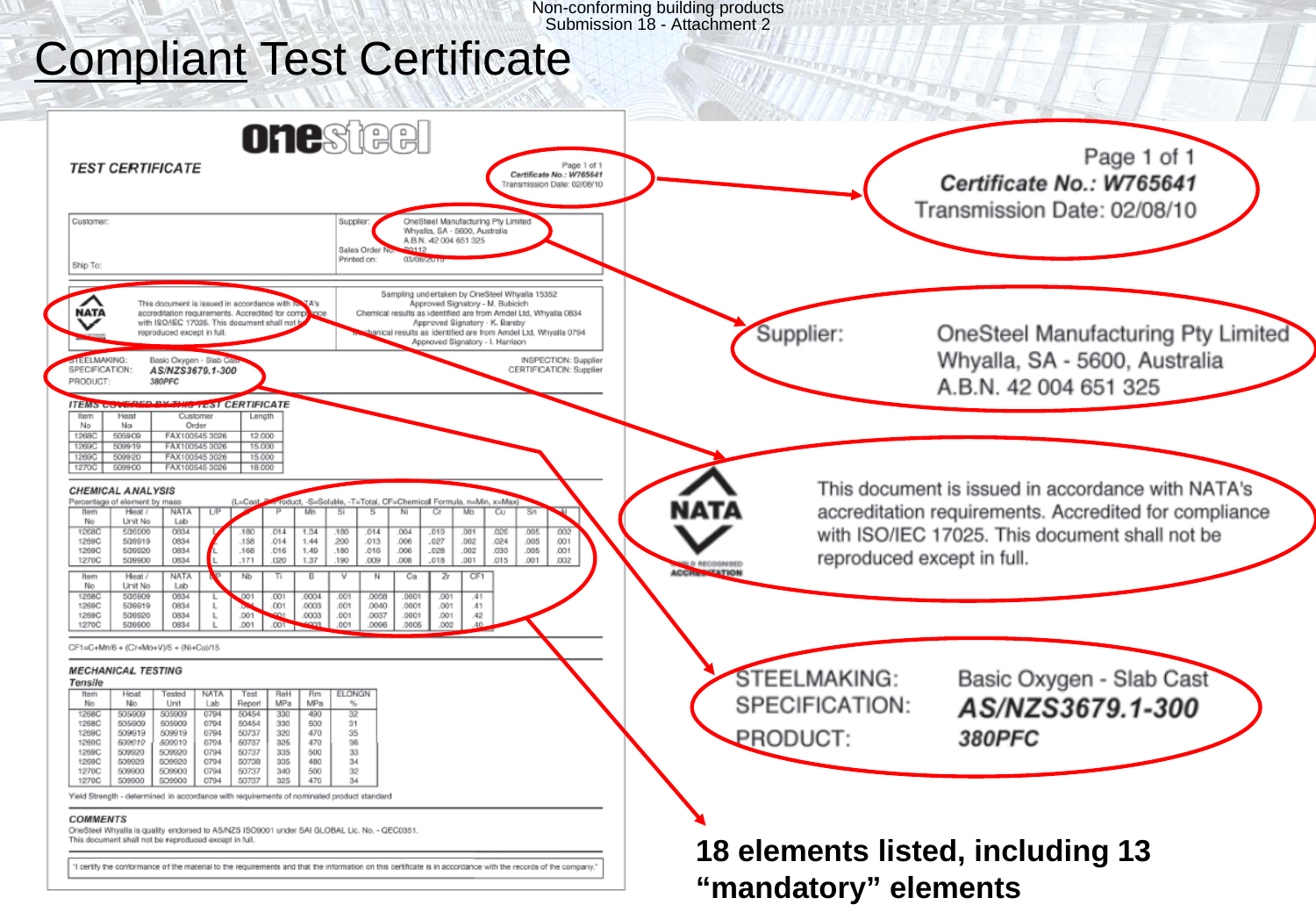## Non Compliant Test Certificate

### **Should reference AS/NZS 3679.1 - 2010**

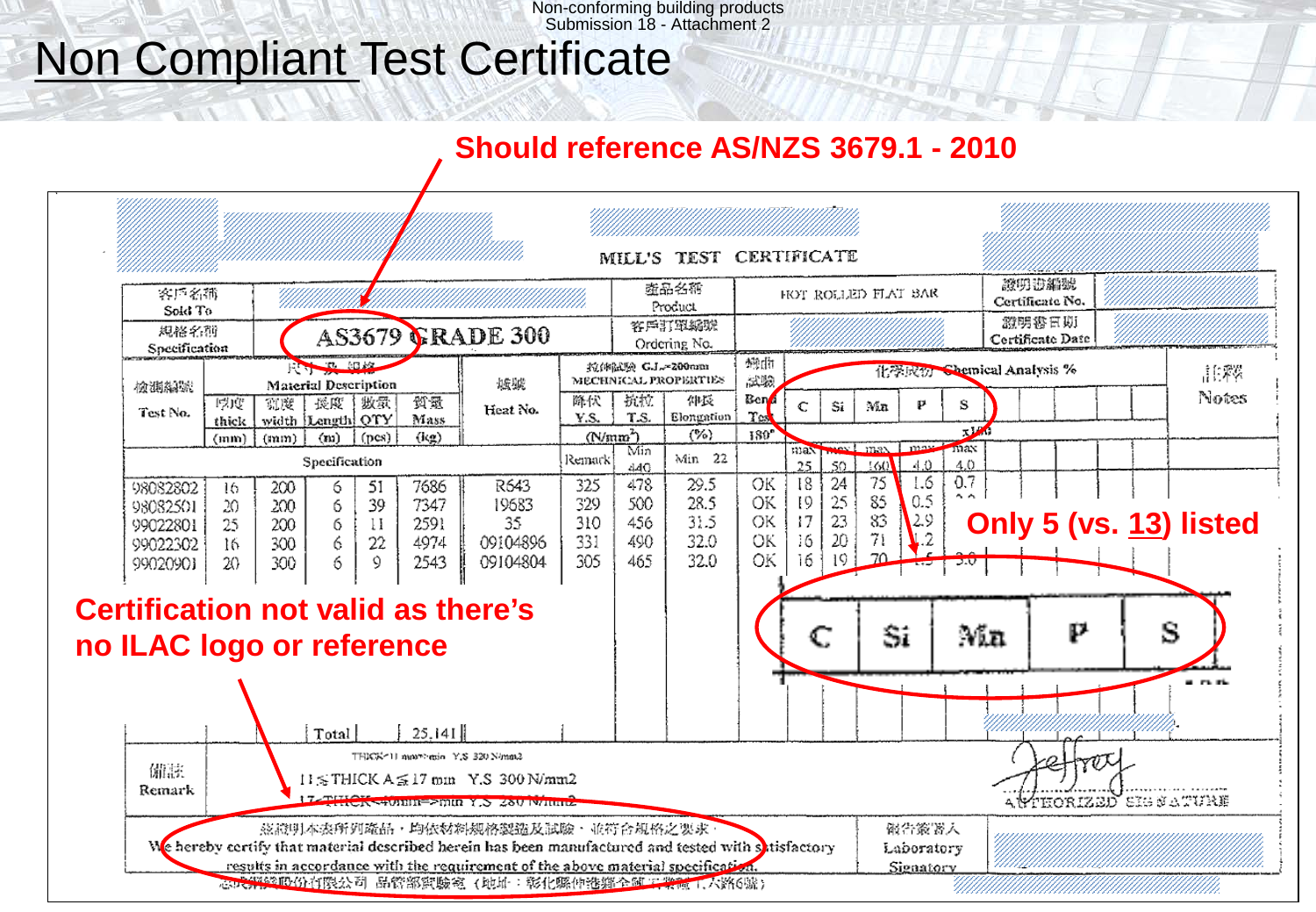## What are the Risks of Non Compliant Product?

Saturday, May 14, 2005 The Canberra Times



**COURT RULING:** The hangar that collapsed at RAAF Fairbairn on May 7, 2003, injuring 12 workers. The company that controlled the site was cleared yesterday by a Canberra magistrate of a charge that it had breached health and safety regulations.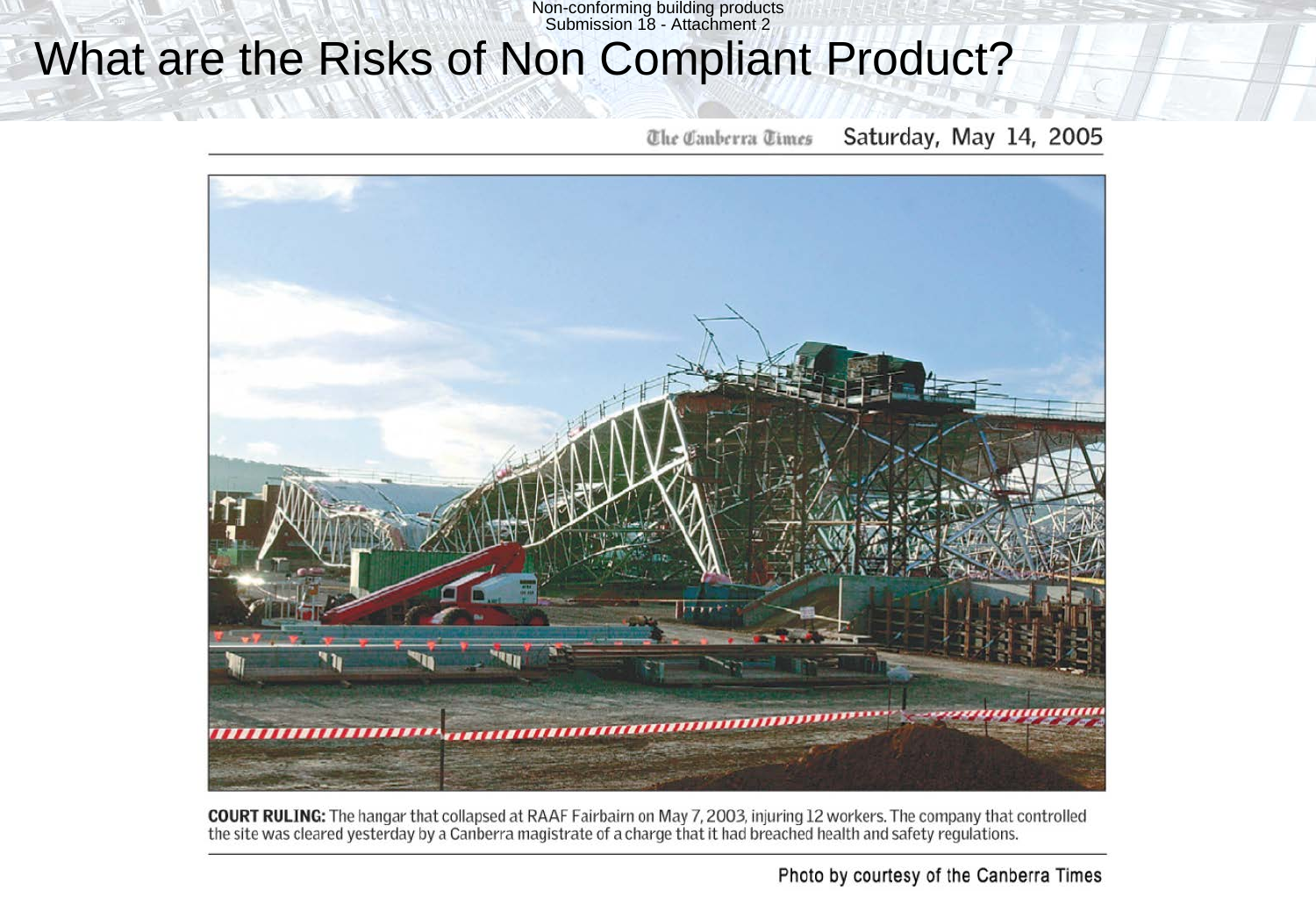# AS 4100 – Steel Structure Standard

# AS 4100: Steel Structures (Steel Design Standard)

- ≻ AS 4100 was written only around Australian Material Standards
	- Chemical, Mechanical, Dimensional, Manufacturing Methods, Quality…
	- Capacity ("Safety") Factors calibrated into AS 4100 from these.
	- Take account of variations in material strength, properties & sizes, inaccuracies in design equations, accidental eccentricities & so on…

**≻ Rules for behaviour in Design, Brittle Fracture, Weldability, Fatigue, Fire.** 

AS 4100 is the only complying Design Standard for Structural Steel referenced in the Building Code of Australia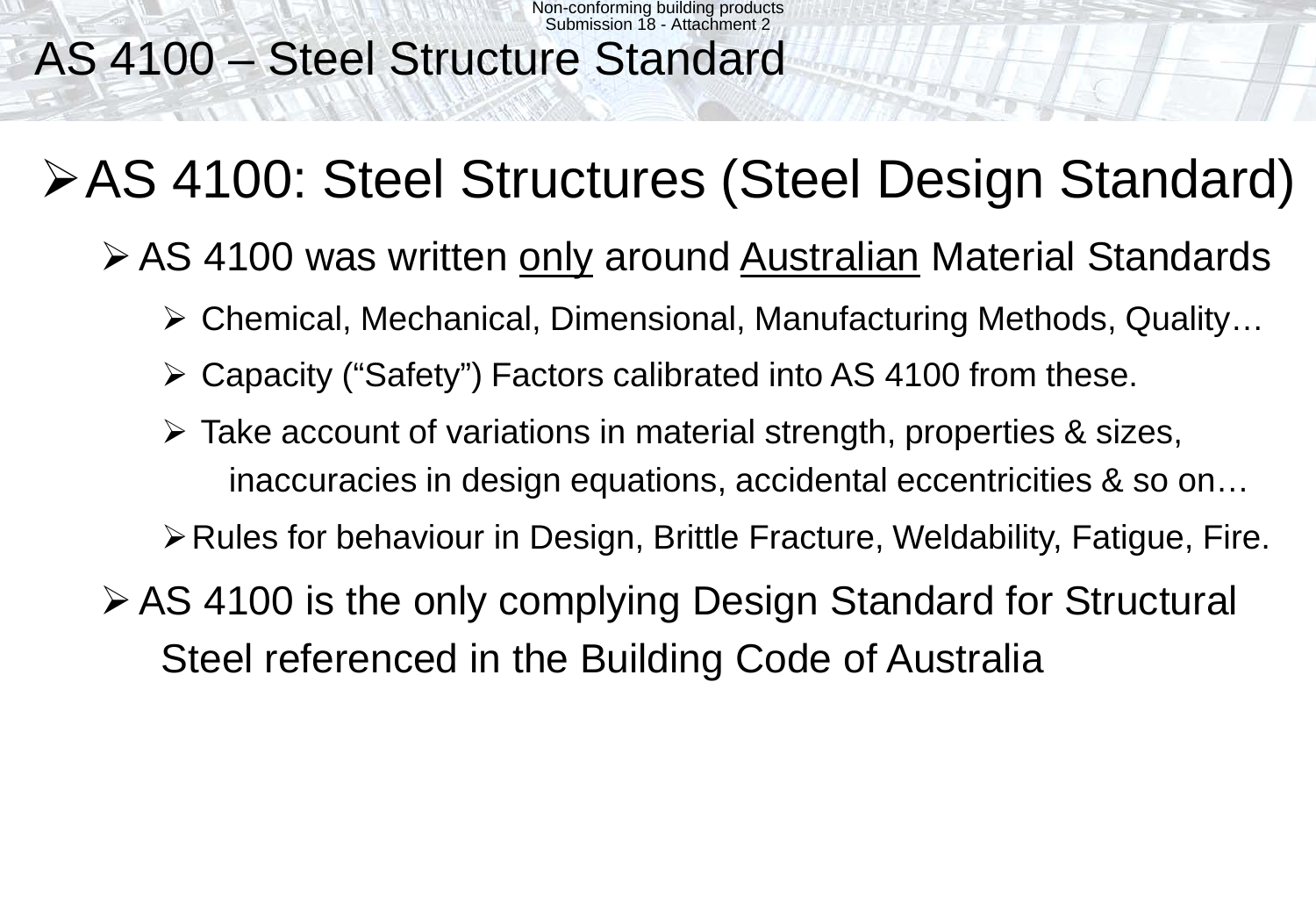# AS 4100 – Steel Structure Standard

# AS 4100: Steel Structures (Steel Design Standard)

 Mill Certificates (*as per AS/NZS 3679 & 1163*) are the ONLY accepted Evidence of Compliance in AS 4100.

 $\triangleright$  New requirements provide enhanced transparency, traceability & testing protocols

- **▶ Is there a Valid Mill Certificate?**
- Otherwise, need extensive statistical &/or laboratory testing.



 Or AS 4100 deems steel be "Unidentified", engineer must downrate steel to **170 MPa** yield strength (or less), cf. 300  $\rightarrow$  450 MPa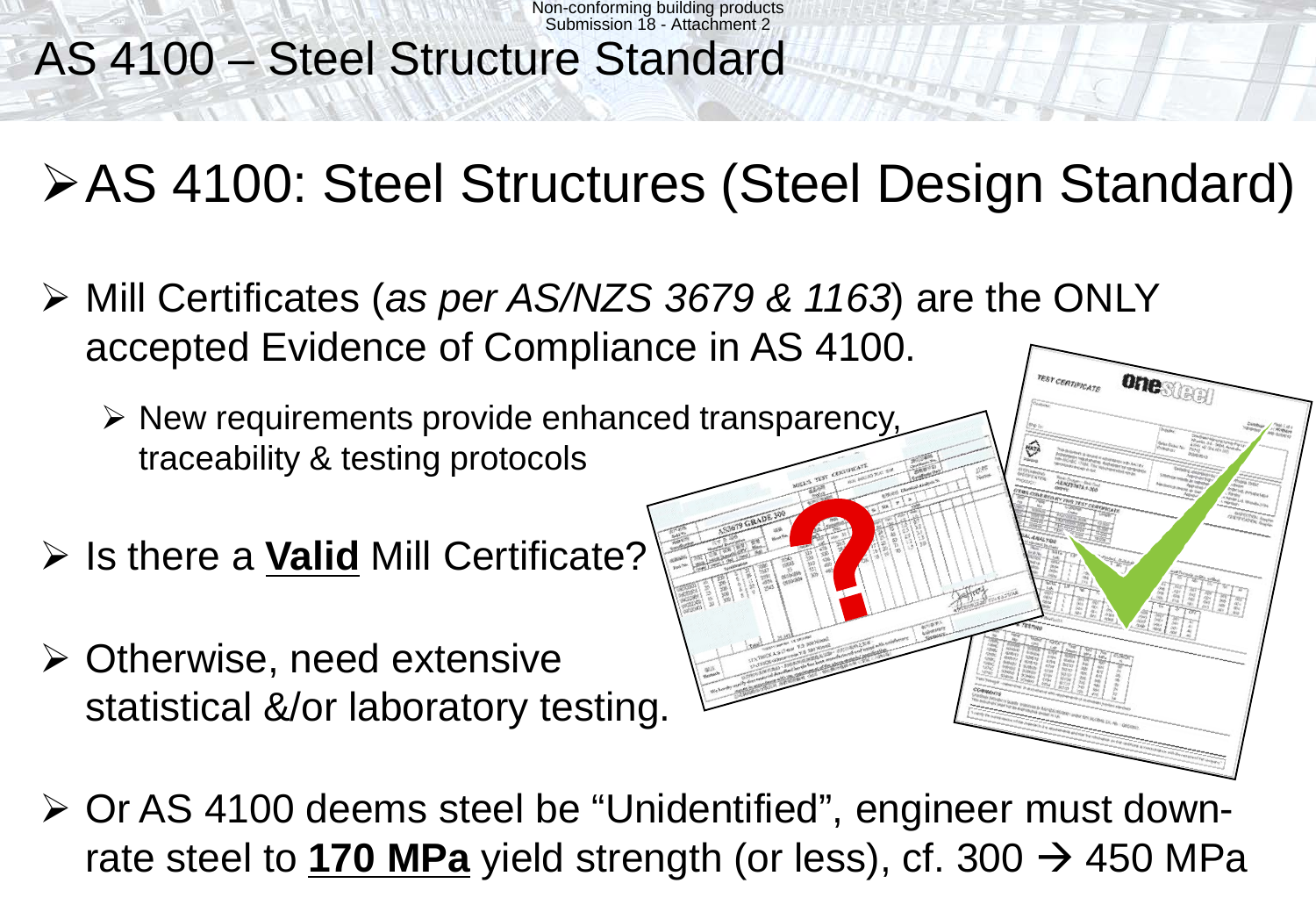## Future Market Directions

# Third Party Product Certification System

- ACRS Australasian Certification Authority for Reinforcing and Structural Steels
- Why ACRS?
	- Existing model for construction steels
	- Only assess Australian & NZ Steel Standards
	- Independent Board & Australian based
	- Designers, Specifiers, Customers & Suppliers
- ACRS has assessed Reinforcing and Prestressing steels since 2004
- ACRS assesses Structural Steels as of January 2011

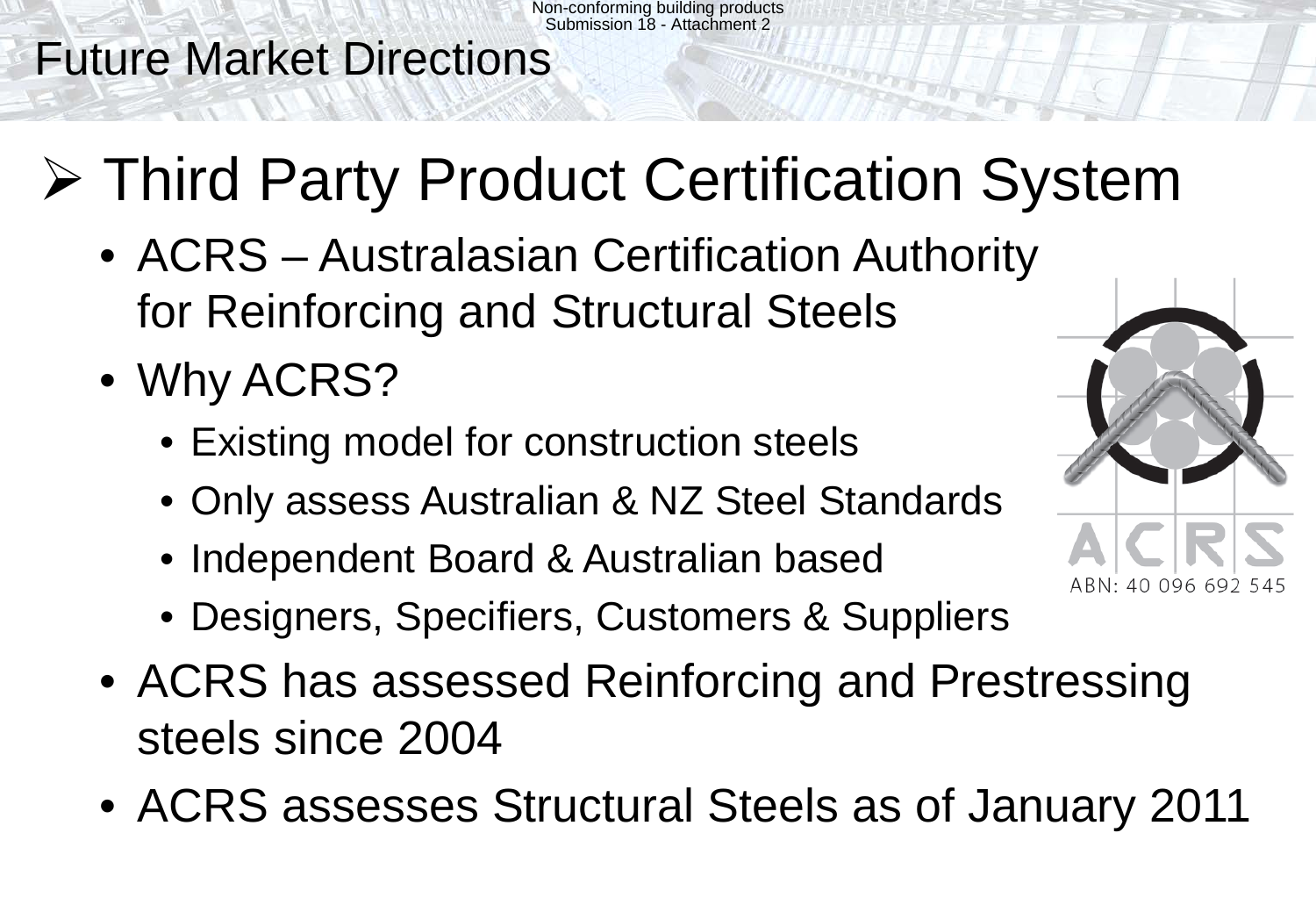Future Market Directions

- **≻ Third Party Product Certification System** 
	- Advantage of Third Party Product Certification?

| Party           | Who                                 | What it means for<br>products                             |
|-----------------|-------------------------------------|-----------------------------------------------------------|
| 1 <sup>st</sup> | Supplier                            | "I am good"<br>("because I say so")                       |
| 2 <sub>nd</sub> | Customer or User "They are good"    | (I've checked them myself)                                |
| 3 <sup>rd</sup> | Certifier<br>("Indirect 1st party") | "They are good"<br>(but supplier commissions tests)       |
| 3rd             | Independent<br>Certifier            | "They are good"<br>(certifier in full control of testing) |

*Source: ACRS*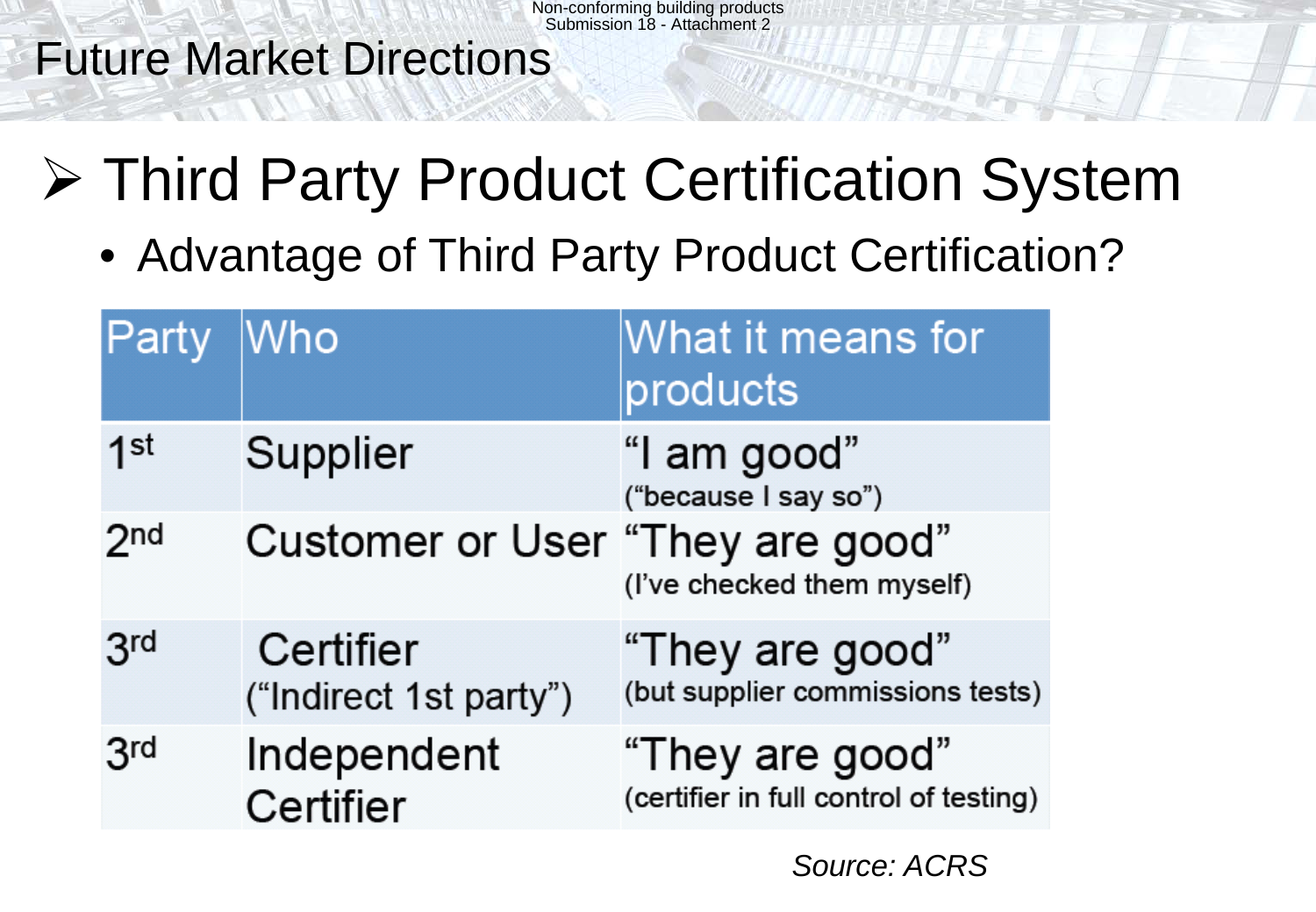# **Future Market Directions**

# **STRUCTURAL SAFETY (aka CROSS / SCOSS UK)**

- **Independent body based in UK.**
- **Issues Reports & Alerts on matters of structural safety**
- **Recent Report on non-compliance and falsification of certification from overseas steelwork supply,**

*Structural Safety UK "…has become aware of a number of instances where certification accompanying proprietary products has stated compliance with standards or specified requirements, but the products have been found not to be in accordance with specification. On several occasions, this has led to premature structural failure of the component at loads well below the intended design."*

## **Structural Safety: www.structural-safety.org**